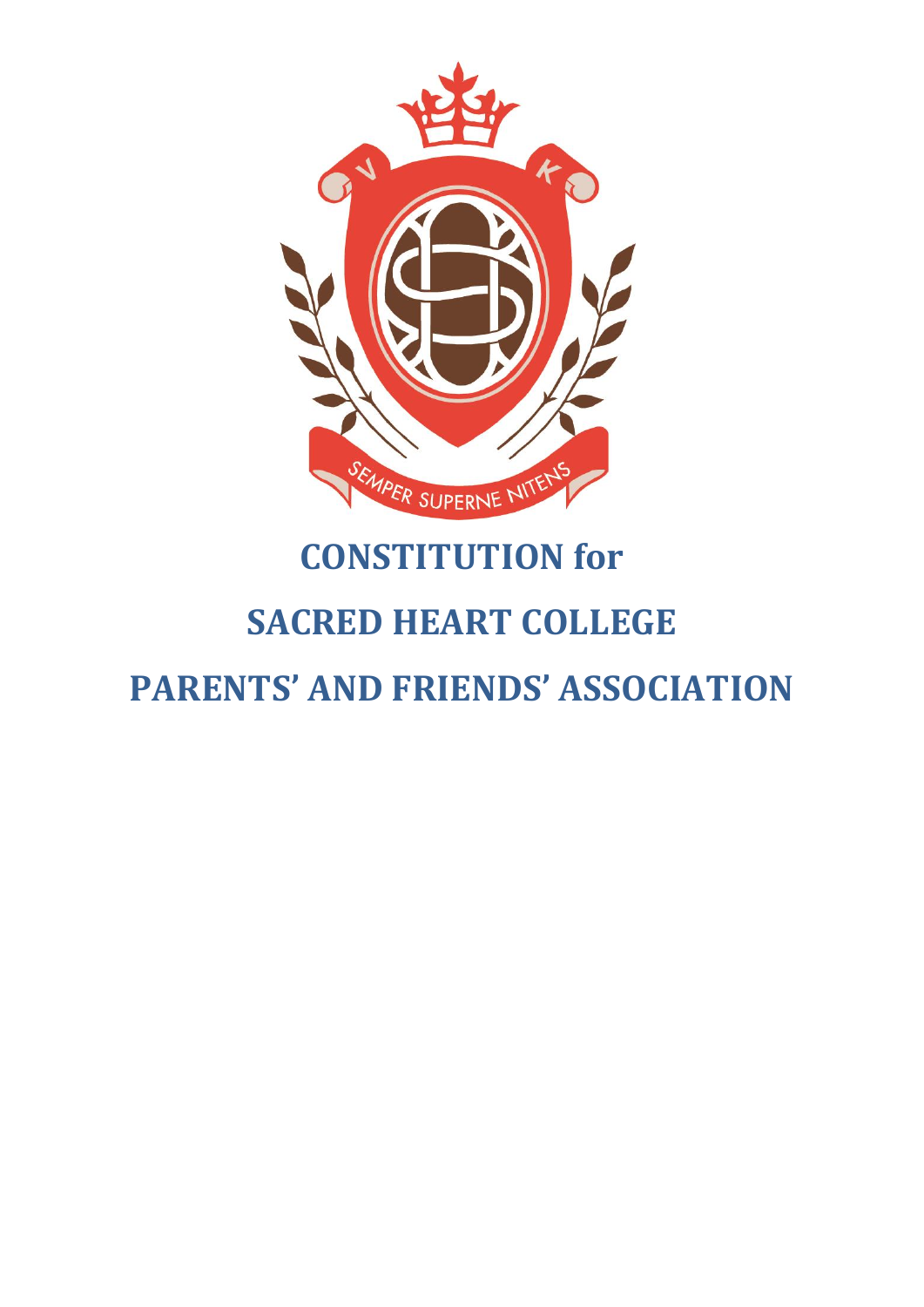## **Table of Contents**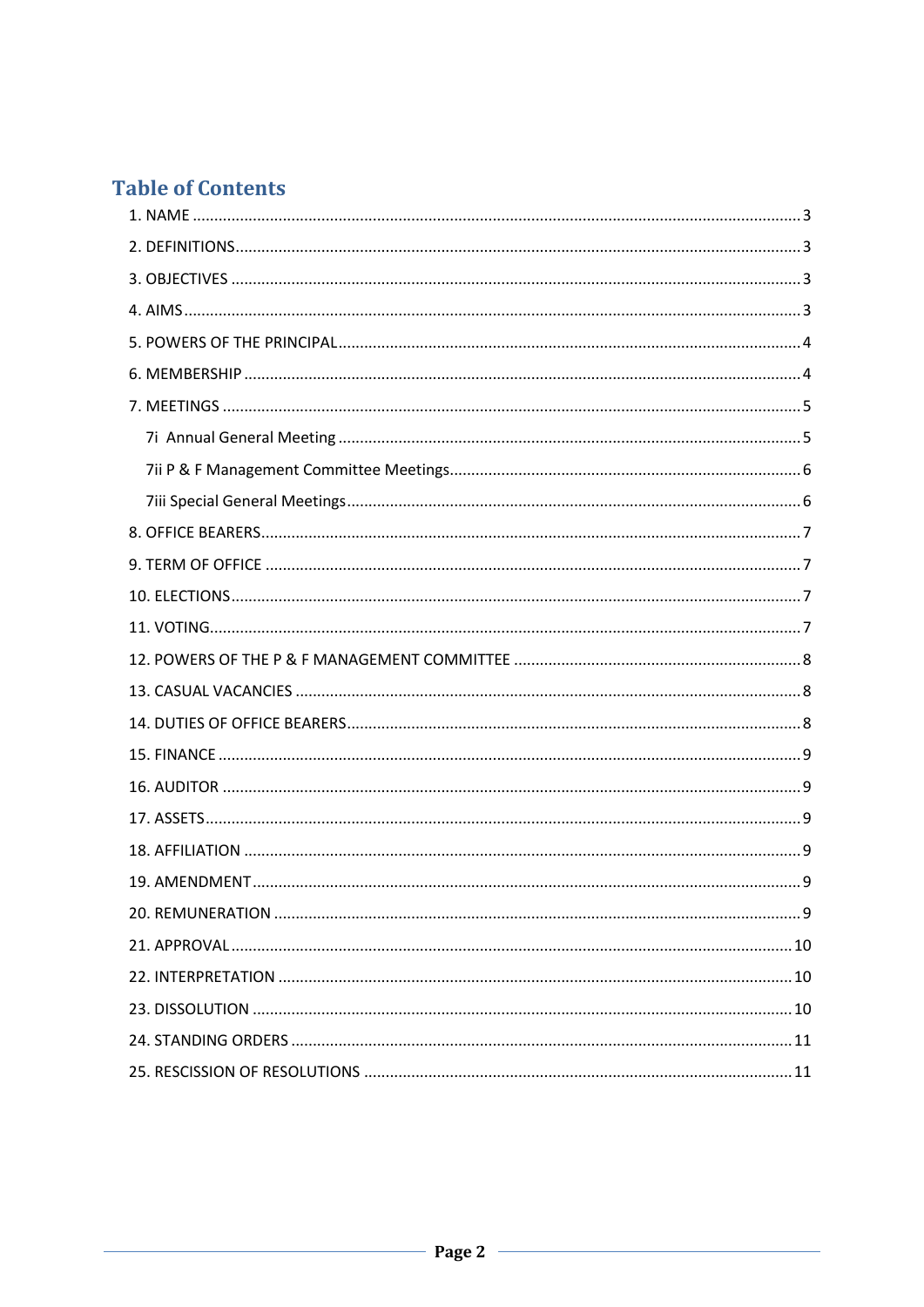#### <span id="page-2-0"></span>**1. NAME**

The name of the Association shall be the Sacred Heart College Parents' and Friends' Association.

## <span id="page-2-1"></span>**2. DEFINITIONS**

a) The Association is the Sacred Heart College Parents' and Friends' Association.

b) The P & F Management Committee is the body of represented Members elected by the Association at the Annual General Meeting and will include the Principal or an appointed representative.

c) The P & F Executive is the Office Bearers of the Association elected as per Clause 8.

d) The Governing Bodies of the School are the Principal and the School Board of Management.

## <span id="page-2-2"></span>**3. OBJECTIVES**

The objective of the Parents' and Friends' Association is to fulfil the aims of the Parents' and Friends' Association of Sacred Heart College in the Spirit of Christian co-operation and the promotion of an active relationship with Christ and His Church.

## <span id="page-2-3"></span>**4. AIMS**

The Parents' and Friends' Association is an integral part of the Catholic School structure and is a valuable instrument in this important Church Apostolate.

The Association should:-

a) develop at the College, a real community of parents, teachers and students which reflect a truly Christian ethos;

b) work closely with the School Authorities, in particular the School Principal, who is the leader of the school community, to achieve common goals;

c) act as liaison between wider school community, to achieve common goals;

d) ensure that a high level of social and educational interaction exists between home and school, parents and teachers;

e) provide a healthy forum for ideas and discussion on any relevant issue that will benefit the education of the children.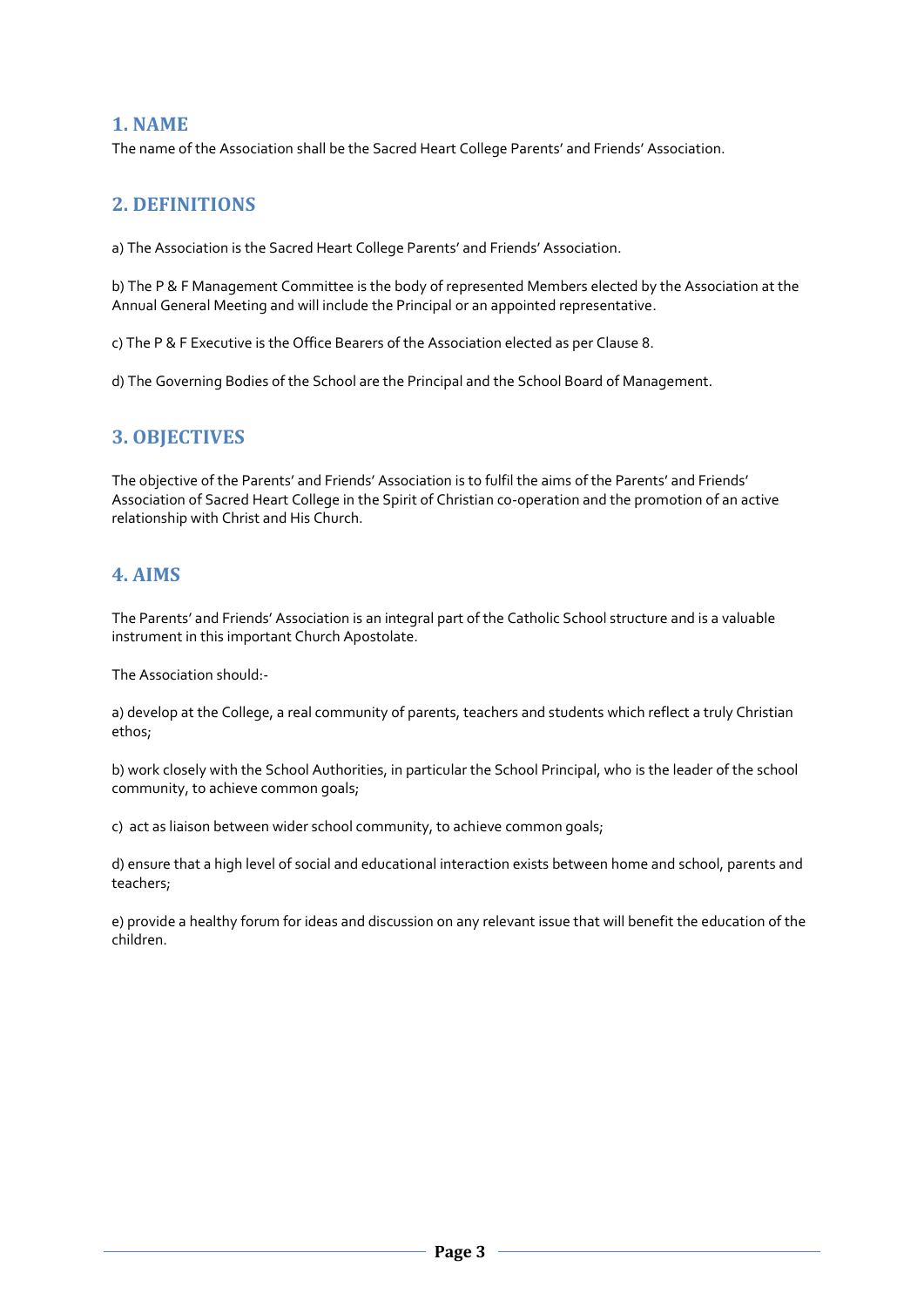## <span id="page-3-0"></span>**5. POWERS OF THE PRINCIPAL**

a) The Principal has the right of veto over any decision of the Association and may direct the cessation of any function performed by the Association.

b) By giving written notice to all families of the College, the Principal may suspend the operation of the Association for up to two years.

c) In the event of clause 5b) being enacted, the Association, through its suspended Executive, shall have "right of appeal" to the School Board of Management.

## <span id="page-3-1"></span>**6. MEMBERSHIP**

a) The Association may admit to Membership any person having a genuine interest in the objects and aims of the Association, provided that such person is approved per Clause 6b).

b) There shall be three (3) categories of Members comprising Membership of the Association:-

i) Active Members ii) Ex-Officio Members iii) "Interested" Personnel

c) Active members shall be the parents(s)/guardian of a child attending Sacred Heart College, or accepting a position for their child in the following year.

d) Ex-Officio Members shall be the Principal and all Members of staff of Sacred Heart College.

e) Interested personnel shall be any person interested in the objects and aims of the Association subject to the approval of the Principal and on written application to the P & F Executive.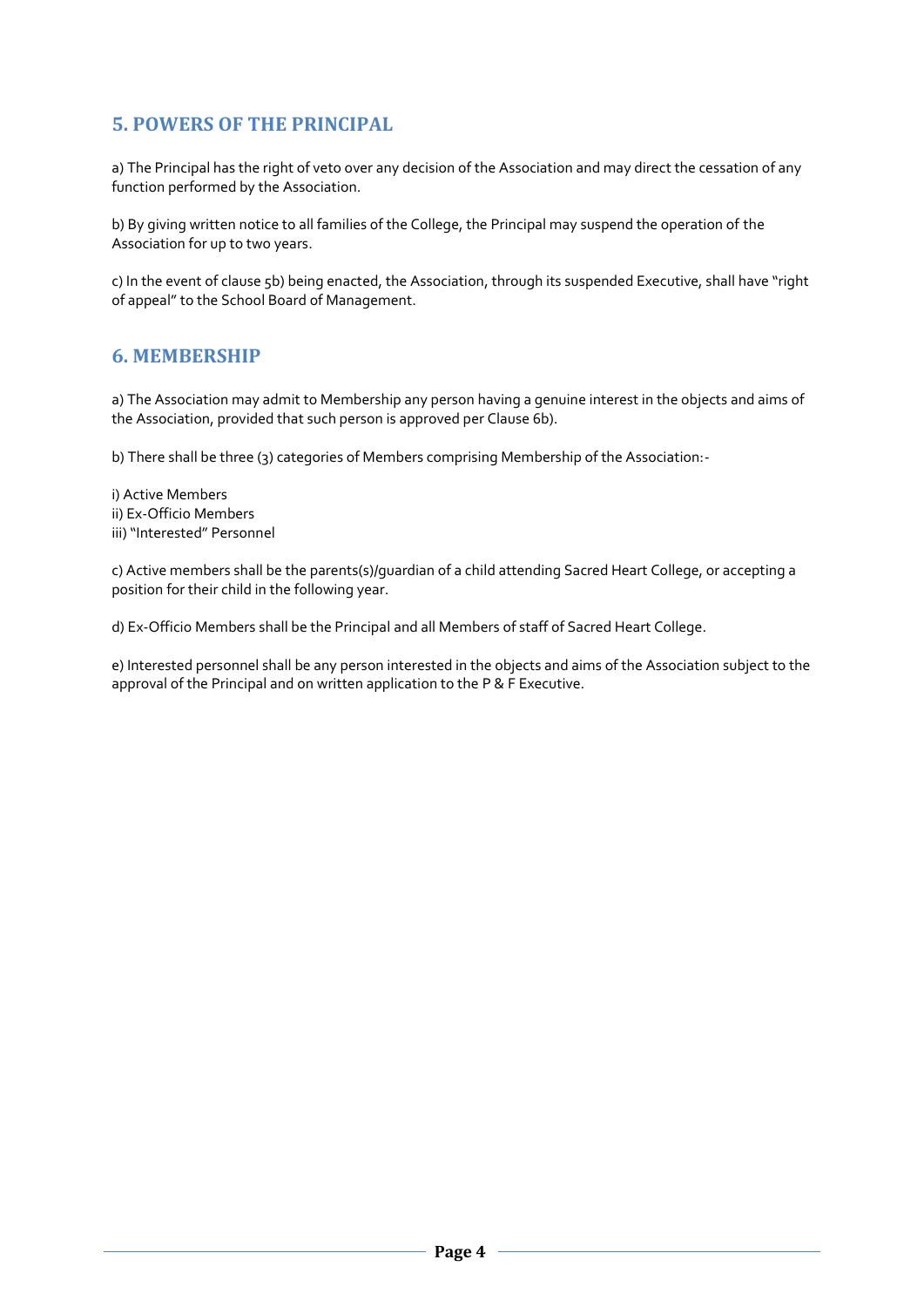## <span id="page-4-0"></span>**7. MEETINGS**

The meetings of the Association will include:-

i) The Annual General Meeting ii) P & F Management Committee Meetings iii) Special General Meetings

#### <span id="page-4-1"></span>**7i Annual General Meeting**

a) At the Annual General Meeting, 20 Association members shall constitute a quorum.

b) The Annual General Meeting of the Association shall be held within the month of November each year.

c) The Annual General Meeting will receive and consider the Annual Report of the P & F Executive Committee presented by the President (or vice president as delegate).

d) The Annual General Meeting will receive and consider the Auditor's Report.

e) The Annual General Meeting will appoint an Auditor for the coming year who shall not be a Member of the Executive, Committee or Ex-Officio.

f) The Annual General Meeting will elect the P & F Management Committee for the ensuing year.

g) The Annual General Meeting will deal with any other matter or matters brought before the Association.

h) Matters brought before the Annual General Meeting shall be submitted in writing to the President or Secretary at least five (5) days before the Meeting.

i) Notification of the Annual General Meeting will be given to all Members at least 28 days before the Meeting.

j) Recommended order of Business for the Annual General Meeting:-

- 1. Minutes
- 2. President's Report
- 3. Financial Statements and Auditor's Report
- 4. Correspondence
- 5. Notices of Motion
- 6. Election of P & F Management Committee
- 7. Appointment of an Auditor
- 8. P&F Voluntary Contribution
- 9. General Business (submitted in accordance with 7i(h) )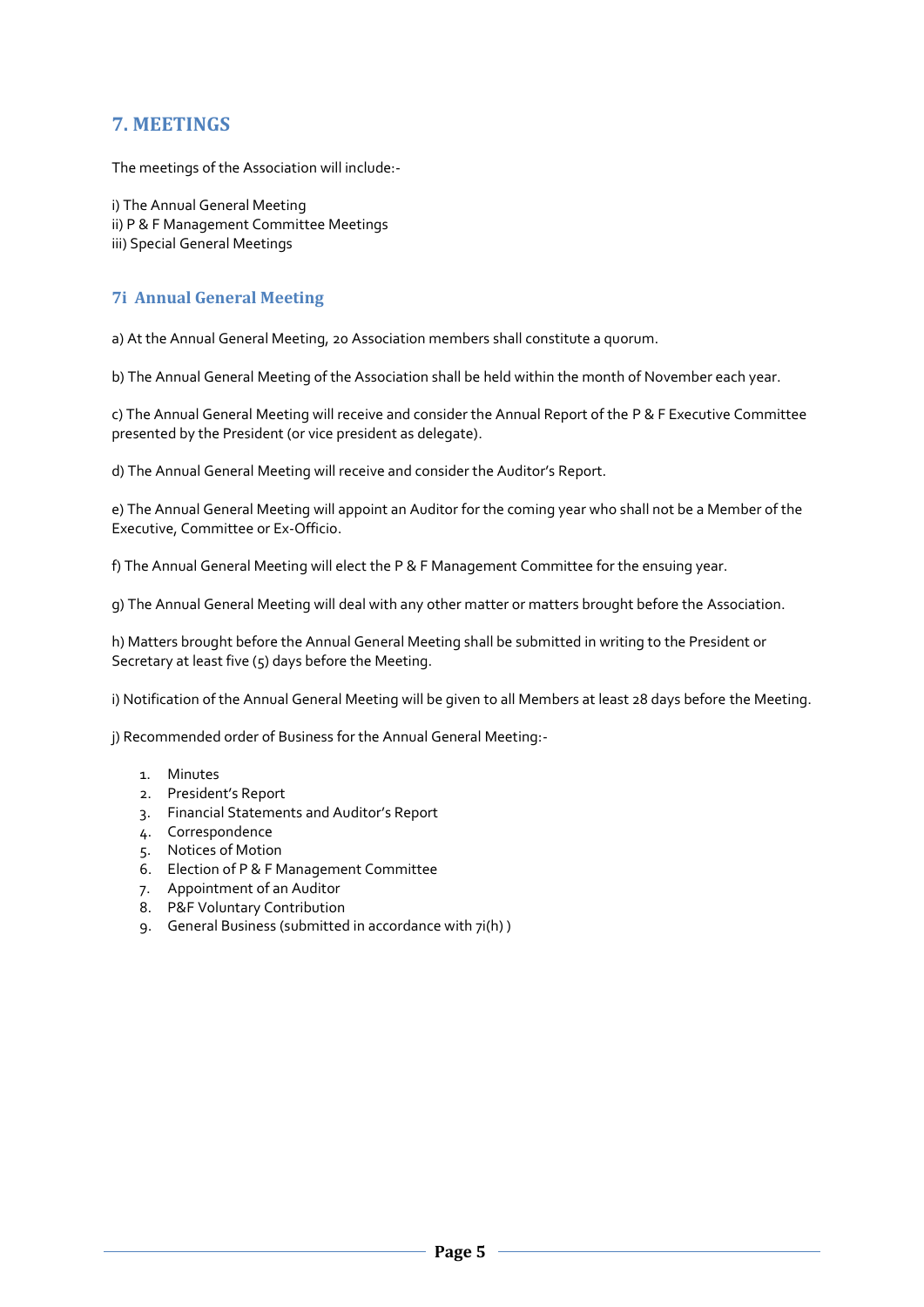#### <span id="page-5-0"></span>**7ii P & F Management Committee Meetings**

a) P & F Management Committee Meetings will be open to all Members of the Association, unless called as closed by a majority of the P & F Management Committee.

b) At least one meeting within each of term one, two, three and four must be open to all Members of the Association.

c) The P & F Management Committee shall meet monthly during the School year (excluding meeting that would be held during school holidays) and otherwise as determined by the P & F Management Committee. Two (2) Office Bearers and six (6) other Members shall constitute a quorum.

d) New P & F Management Committee Members admitted by the P & F Management Committee, as per Clause 13, will have full voting rights at Committee Meetings. Observers attending Committee Meetings will not be entitled to a vote, although their participation in the Meeting will be encouraged.

e) At least seven (7) days notice shall be given for P & F Management Committee Meetings.

f) At the first P & F Management Committee meeting following the AGM the following items will be included in the agenda;

- a) the P & F Management Committee will elect its own Executive Committee consisting of President, Vice President, Secretary and Treasurer.
- b) the P & F Management Committee will elect a delegate to the school board
- c) the P & F Management Committee will consider affiliations for the coming year (see 18 Affiliation)

#### <span id="page-5-1"></span>**7iii Special General Meetings**

a) Special General Meetings of the Association may be called at any time by the President and Secretary acting conjointly, or shall be convened by the President on a written application, stating the business to be discussed and signed by at least ten (10) Members of the Association. At least five (5) of the signatories shall be required to attend the Meeting so called.

b) Special General Meetings will be convened within thirty one (31) days at the request of any of the Governing Bodies of Sacred Heart College.

c) At any Special General Meeting, items for discussion will be limited to matters relating to the calling of such a Meeting.

d) Members of the Association will be notified fourteen (14) days of any Special General Meeting and the nature of the business to be discussed.

e) At a Special General Meeting a quorum shall consist of fifteen (15) Association Members.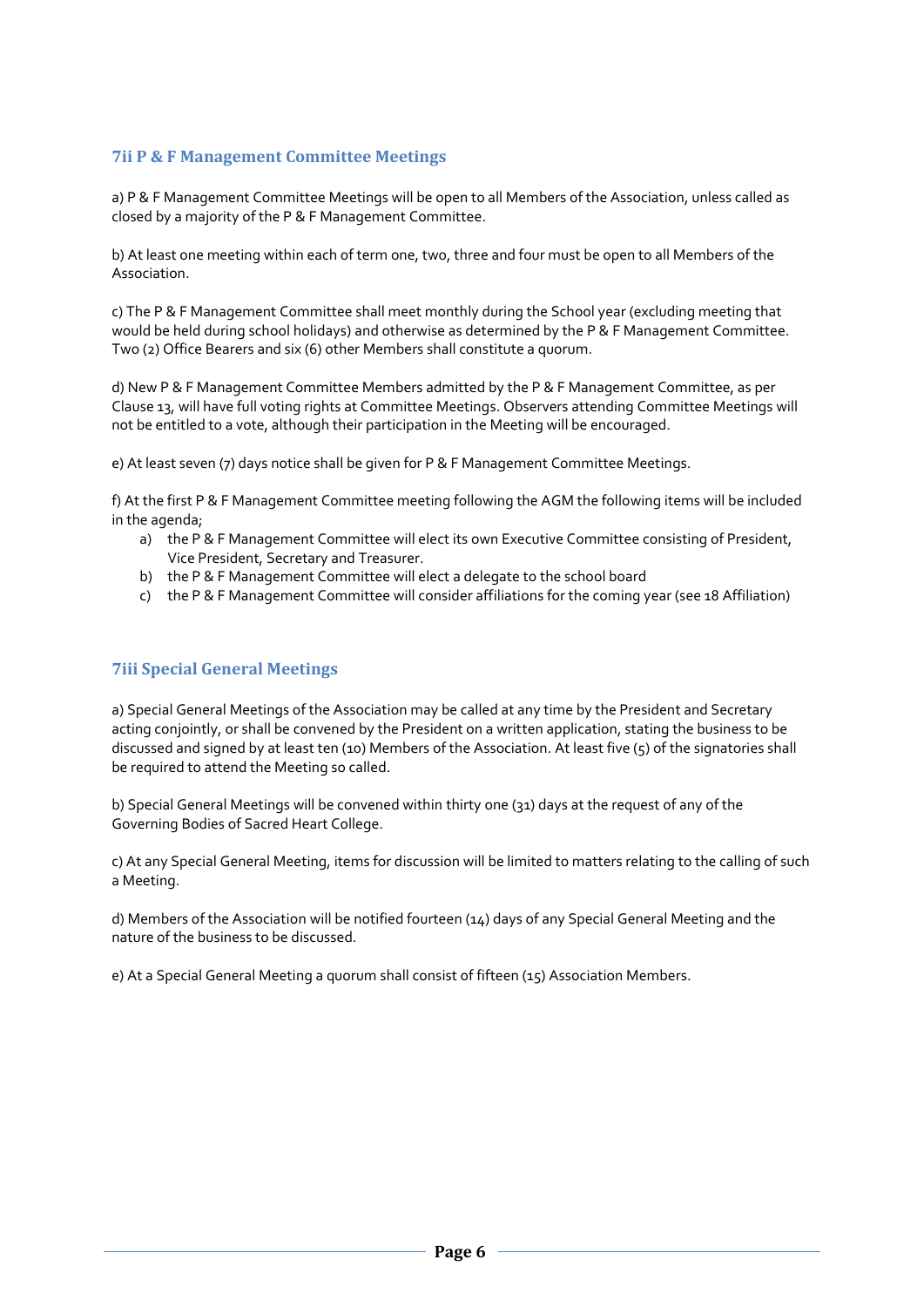## <span id="page-6-0"></span>**8. OFFICE BEARERS**

At the Annual General Meeting the Association will elect the P & F Management Committee Members of the Association.

The P & F Management Committee will elect its own Executive Committee consisting of President, Vice President, Secretary and Treasurer.

The Principal and/or Principal's delegate in their capacity of Ex-Officio Members will be a part of the P & F Management Committee.

## <span id="page-6-1"></span>**9. TERM OF OFFICE**

a) The term of office for Executive Members shall be no more than three (3) consecutive years in any one position. There shall be no limit as to the number of terms for P & F Management Committee Members.

b) A Member of the Sacred Heart College Parents' and Friends' Management Committee shall be deemed to have resigned from the Committee if:-

i) during their elected term, the Member gives one months written notice of resignation to the Committee;

ii) without submitting an acceptable apology he or she is absent from three consecutive P & F Management Committee Meetings;

iii) in accordance with a decision of a majority of the P & F Management Committee, he or she is required to resign from the Committee, and fails to do so within fourteen (14) days of the date upon which notification of the decision of the Committee is forwarded to him/her stating the reasons for this action.

## <span id="page-6-2"></span>**10. ELECTIONS**

a) Any member of the Association who is present at the Annual General Meeting, or who has consented in writing to be elected shall be eligible for election on the P & F Management Committee.

b) No Ex-Officio Member or "Interested" Party can be elected to the Executive.

c) The Executive positions shall be elected from the P & F Management Committee. For the purpose of this election the Principal or the Principal's delegate shall occupy the chair

d) Uncontested nominations for positions will be deemed to have been elected. Contested positions will be decided by a secret ballot. The secret ballot will be conducted by the Principal or the Principal's delegate.

## <span id="page-6-3"></span>**11. VOTING**

Any Member of the Association shall be eligible to vote at the AGM to elect the P & F Management Committee members.

Any Member of the Association shall be eligible to vote on items of business tables in the calling of a Special General Meeting.

Any member of the P & F Management Committee will be eligible to vote on all matters before the P & F Management Committee meeting.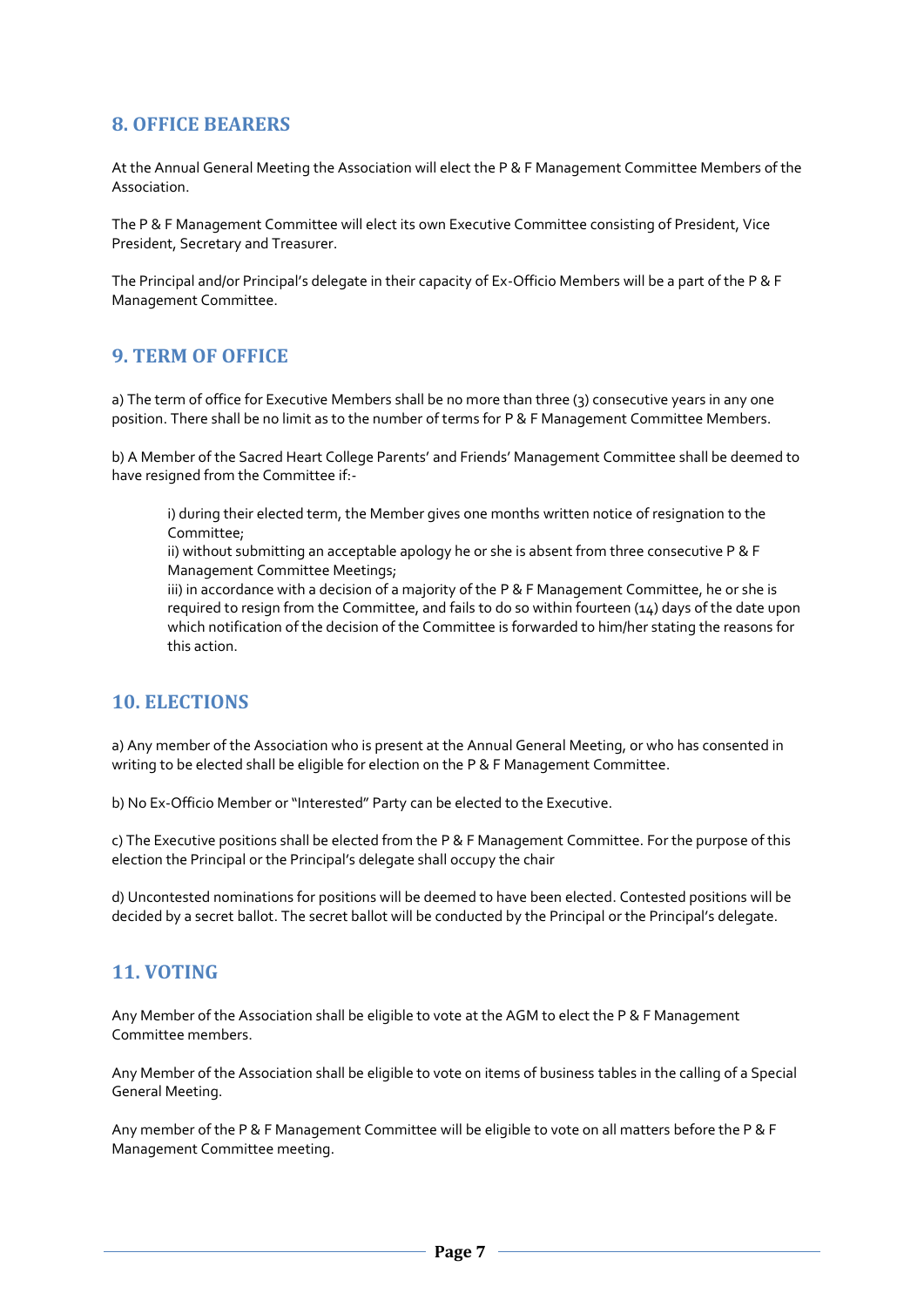## <span id="page-7-0"></span>**12. POWERS OF THE P & F MANAGEMENT COMMITTEE**

The P & F Management Committee shall have power generally to give effect to the aims of the Association and to the Rules of the Constitution, and the Committee will, subject to any decisions of the Association:-

a) formulate the Standing Orders of the Association to be applicable to such meetings as the P & F Management Committee may determine;

b) establish such Sub-Committees as it may determine to give effect to the aims of the Association;

c) provide for the appointment of Members to any such Sub-Committee and for the conduct and operation thereof;

d) elect and define the duties and powers of its Office Bearers;

e) appoint one delegate to the School Board;

f) set the voluntary P&F contribution to be agreed on at the Annual General Meeting;

g) raise funds by other voluntary means for the further educational benefit of the Sacred Heart College children in accordance with the aims of the Association.

## <span id="page-7-1"></span>**13. CASUAL VACANCIES**

Any member of the association attending a P & F Management Committee open meeting may nominate for election to the P & F Management Committee. Following the seconding of the nomination, The P & F Management committee will vote to admit the new member. The vote can be conducted as a show of hands or by secret ballot as determined by the chairperson. This nomination and vote will be the last order of business, thus enabling the newly elected member of the P & F Management Committee to vote at the next P & F Management Committee meeting.

## <span id="page-7-2"></span>**14. DUTIES OF OFFICE BEARERS**

The President;

i) shall preside at all properly convened Meetings of the Association

ii) represent the Association on all Ceremonial occasions.

iii) In the absence of the President, the Vice President, or in his or her absence, any Member of the Executive, shall preside at properly convened Meetings of the Association and represent the President on Ceremonial occasions.

The Secretary shall:-

i) keep custody of the Minute Book and Records of the Association;

ii) maintain an accurate record of the proceedings at all properly convened Meetings of the Association and present the Minutes to the next Meeting;

iii) reply to correspondence as directed at any properly convened Meetings of the Association;

iv) notify Members of the forthcoming Meeting and issue the Agenda for that Meeting.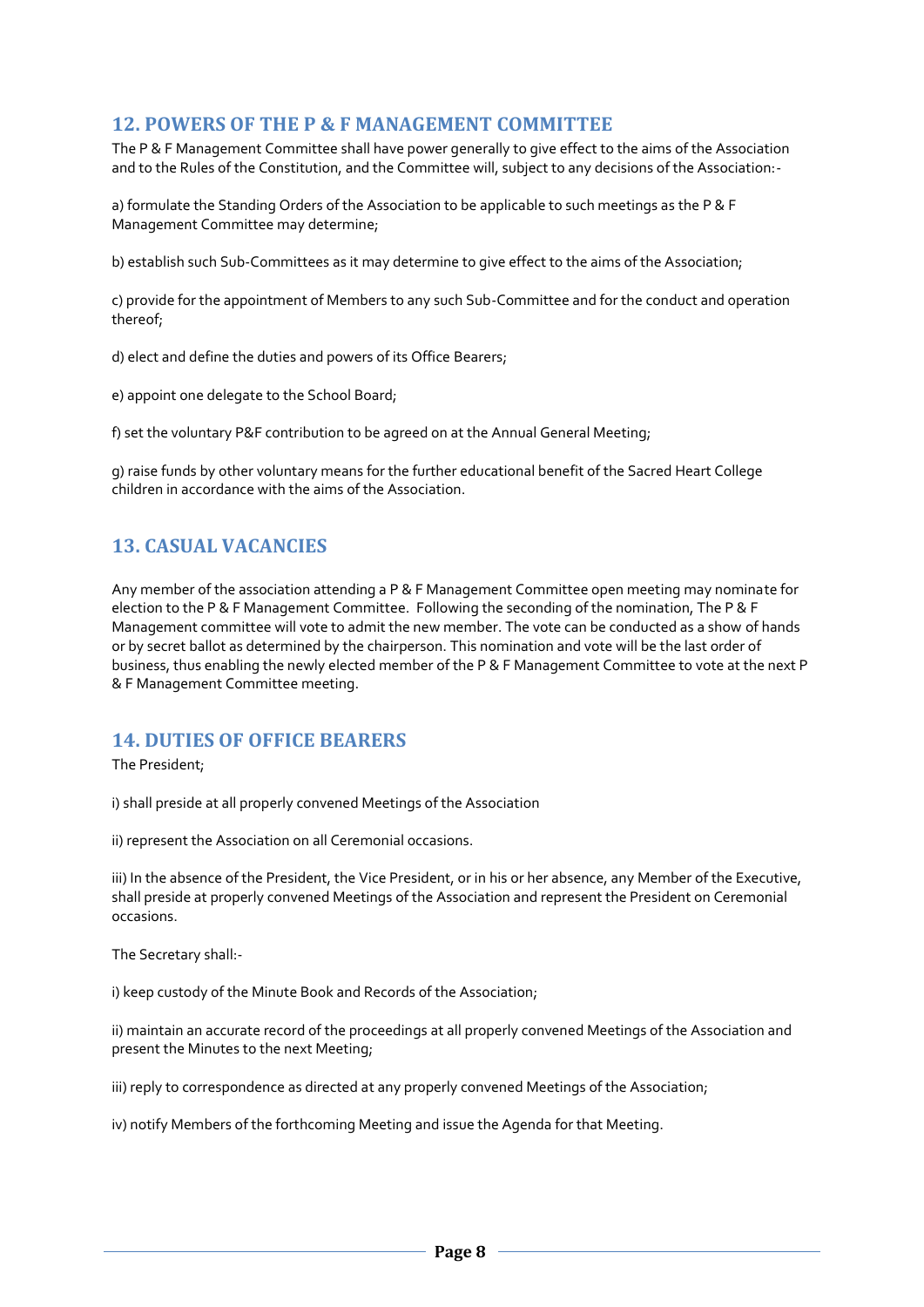## <span id="page-8-0"></span>**15. FINANCE**

- a) The Committee shall cause true accounts to be kept of the monies received and expended,
- b) The accounts shall be audited by the Auditor who shall make a report on the accounts.
- c) The Committee shall conduct its financial transactions through a bank.

d) All Association General Operating Account transactions shall be authorised by any two of the following: i) President

- ii) Vice President
- iii) Secretary
- iv) Treasurer
- v) The Principle (or Principle's delegate) holding the Ex-Officio position on the P & F Management committee

e) The accounts shall be open to inspection by any association member upon giving reasonable notice to the Executive. The inspection will be conducted with the treasurer and two (2) other office bearers being present. The inspection will be at a time and place convenient to all office bearers attending.

## <span id="page-8-1"></span>**16. AUDITOR**

a) The Members of the association shall appoint an Auditor, not being a Member of the P & F Management Committee, at the Annual General Meeting. The Auditor shall audit the accounts of the Association annually and the audited report will be presented at the annual general meeting.

b) The financial year of the Association shall be from  $1_{st}$  October to 30th September of the following year, to enable a complete report from the Auditor to be presented at each Annual General Meeting of the ensuing year.

## <span id="page-8-2"></span>**17. ASSETS**

All assets of whatever nature (except the Association's bank accounts) not previously donated to the College may be vested in a trustee of the Association. The Principal shall be the sole trustee of the Association.

## <span id="page-8-3"></span>**18. AFFILIATION**

The Association should consider affiliating with the Parents' and Friends' Federation of Western Australia Incorporated.

## <span id="page-8-4"></span>**19. AMENDMENT**

Subject to Clause 4 hereof, this Constitution may be amended or altered at any Special Meeting of the Association or at the Annual General Meeting, provided that notice of any proposed amendment or proposed alteration shall have been given in writing at a previous Meeting of the Association, providing that the amendment or alteration be accepted by 75% of the Members present.

#### <span id="page-8-5"></span>**20. REMUNERATION**

No payment shall be paid or transferred directly or indirectly to the Associations Members, provided that nothing shall prevent the payment in good faith of remuneration to any officer or servant of the Association for costs incurred in the service of the Association.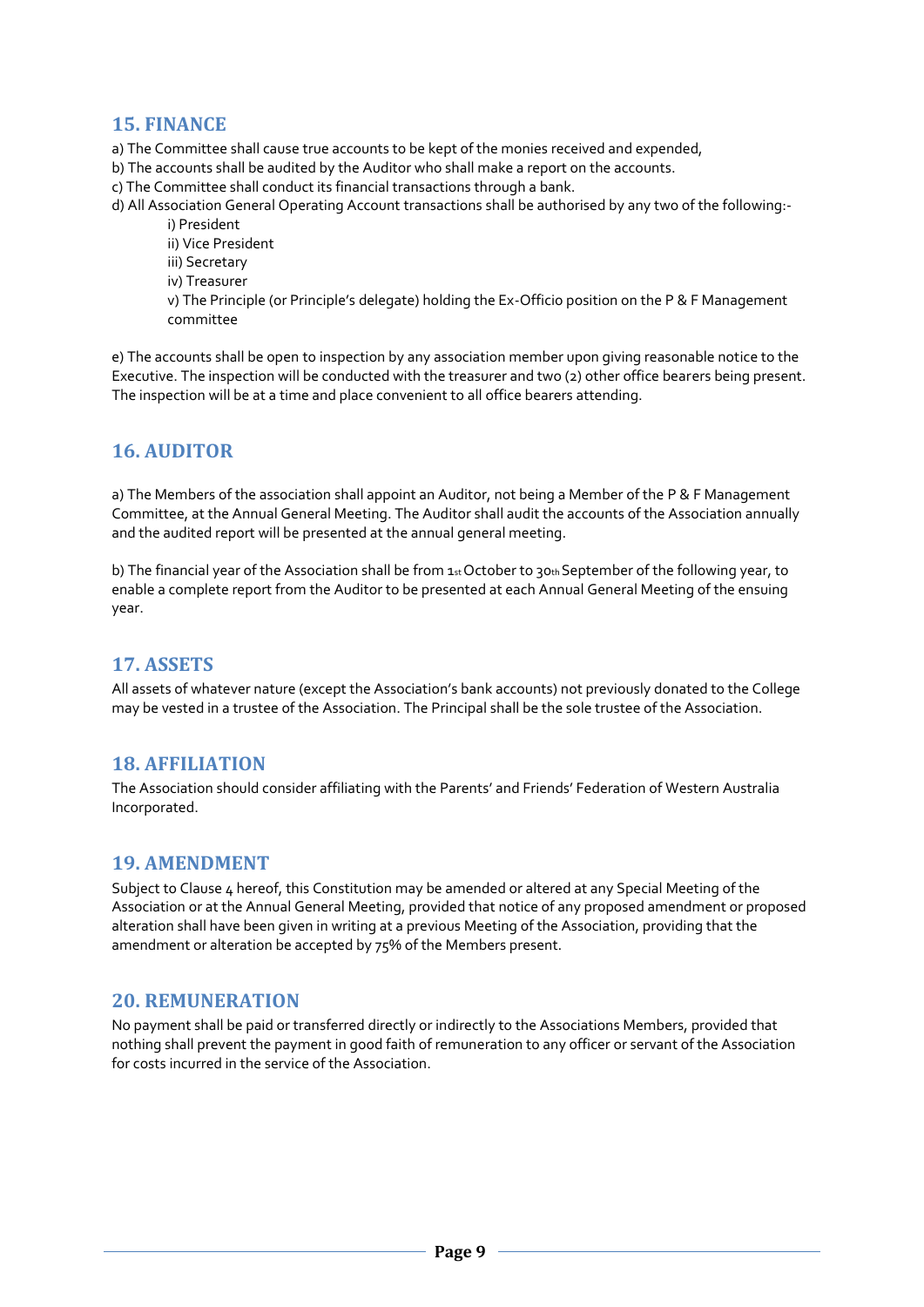## <span id="page-9-0"></span>**21. APPROVAL**

The following matters affecting this Constitution are subject to the approval of the Principal of Sacred Heart College:-

- a) Acceptance of persons as Members
- b) Form and commencement of the P & F Management Committee
- c) Personnel of the P & F Management Committee
- d) Banking account and cheque signatories
- e) Activities of the Association
- f) Amendments to the Constitution

## <span id="page-9-1"></span>**22. INTERPRETATION**

Should any questions arise which is not provided for in these rules or as to the interpretation thereof, the P & F Management Committee may be empowered to seek an outside opinion on any question raised.

#### <span id="page-9-2"></span>**23. DISSOLUTION**

The Association shall be deemed to have dissolved when a resolution in favour of dissolution is carried by a three quarter (3/4) majority of the Association of a Special General Meeting convened for the purpose of considering such resolution.

Upon dissolution of the Association, a liquidator shall be appointed to wind up the affairs of the Association. All monies and goods shall be realised and after payment of all liabilities for which the Association is responsible, the surplus (if any) shall be donated to Sacred Heart College.